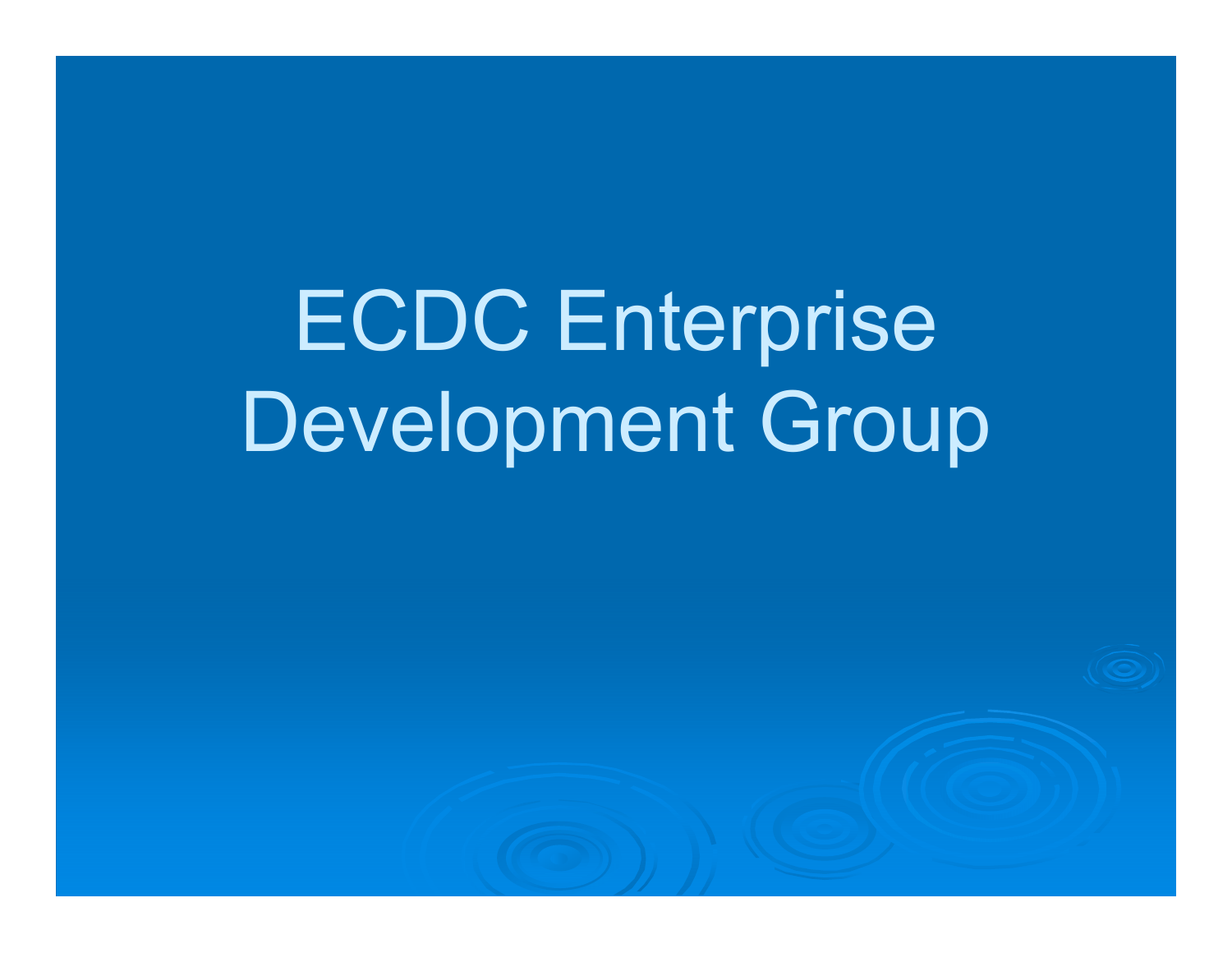## Geographic Scope

**≽ Serve northern Virginia**  SBA Microloan Intermediary for: Fredericksburg, Stafford, Spotsylvania Can use other funds for King William and Caroline counties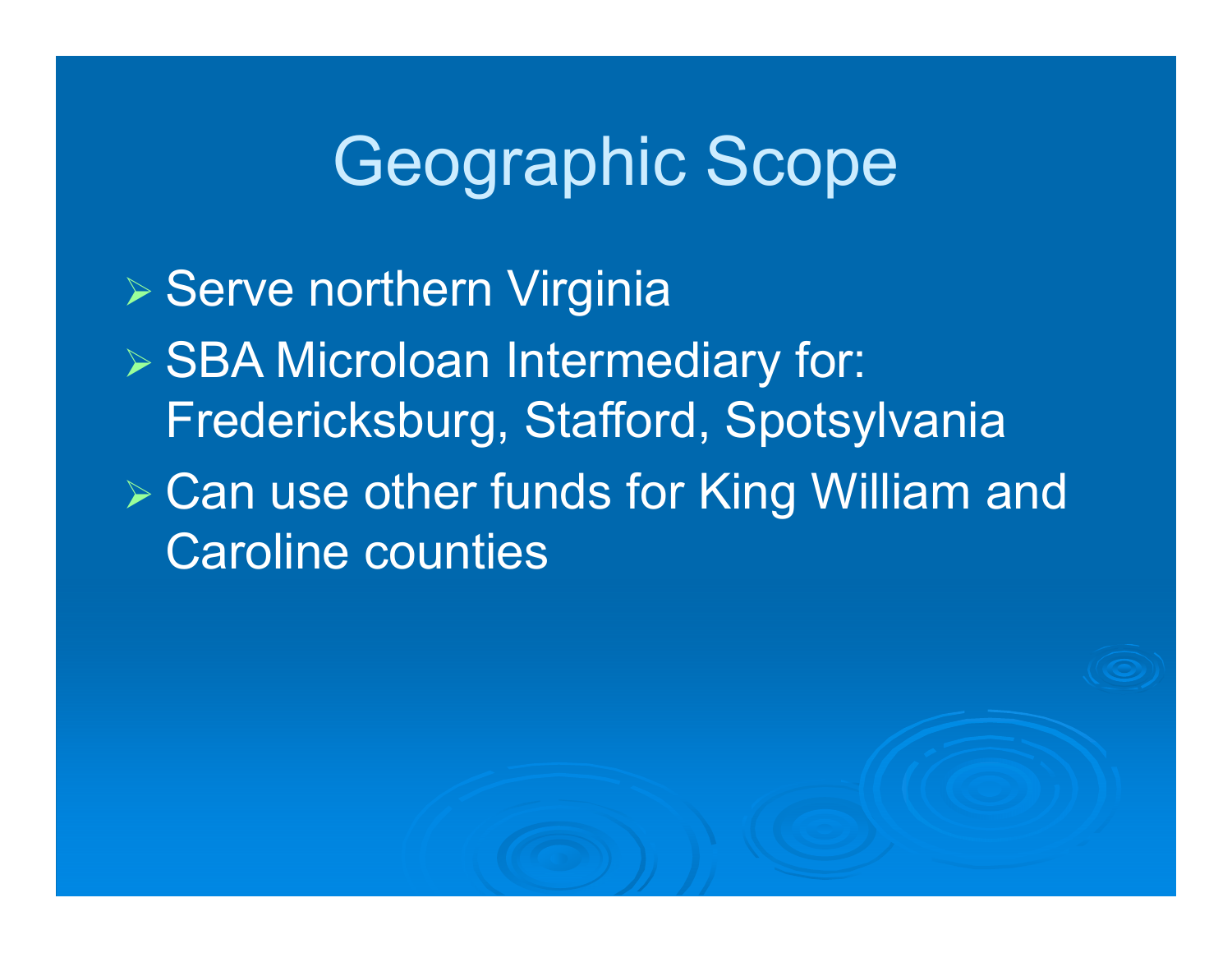### EDG's Focus

 Low and moderate income entrepreneurs **≽ 5 or fewer employees**  Loan requests of \$35,000 or less Average loan size is \$12,000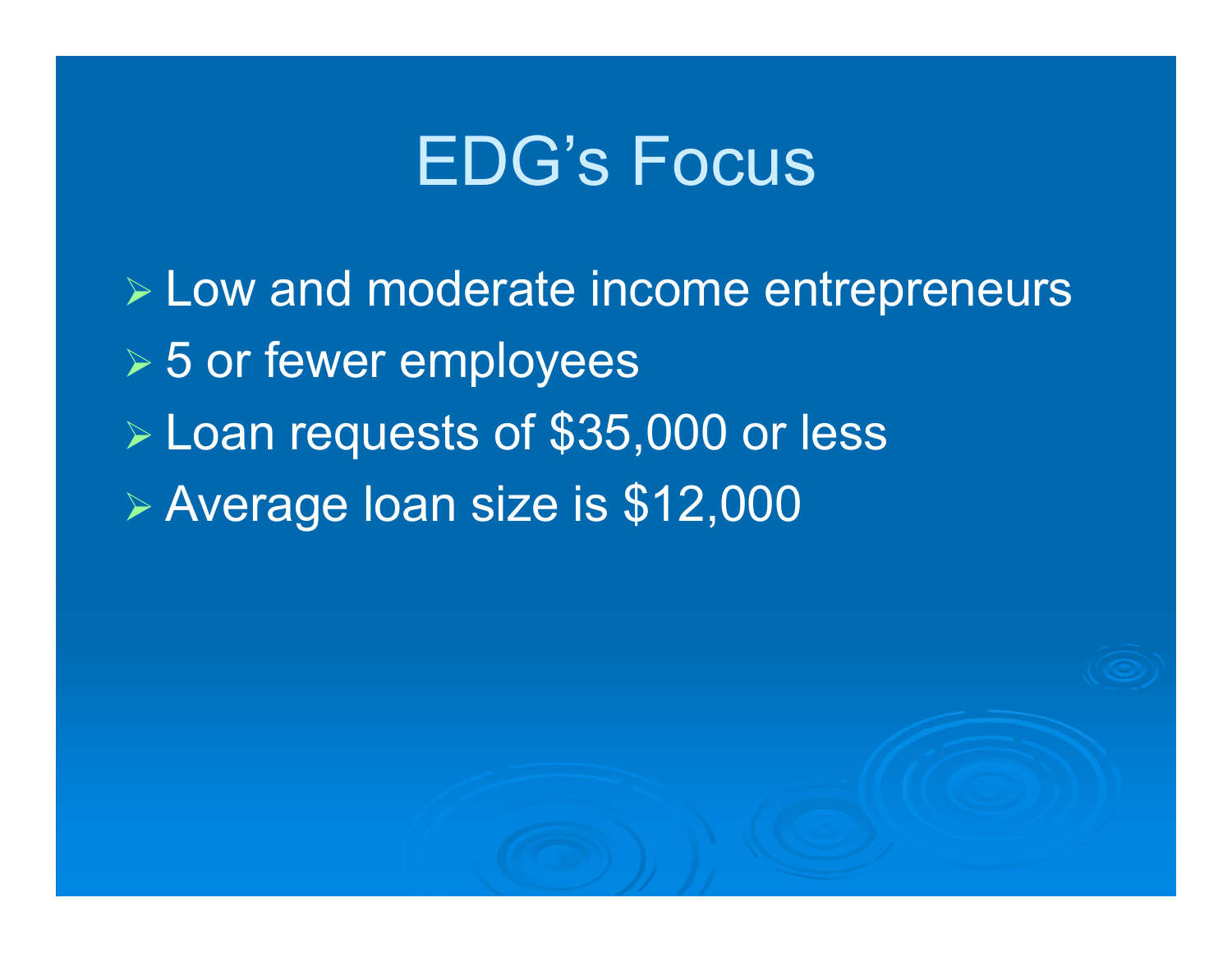## **Details**

 $\triangleright$  Interest rate at 11% currently  $\triangleright$  Loans up to 4 years, with 3 the most common Businesses include transportation, hair salons, restaurants, ethnic food, auto repair, nursing school, vending machines, etc.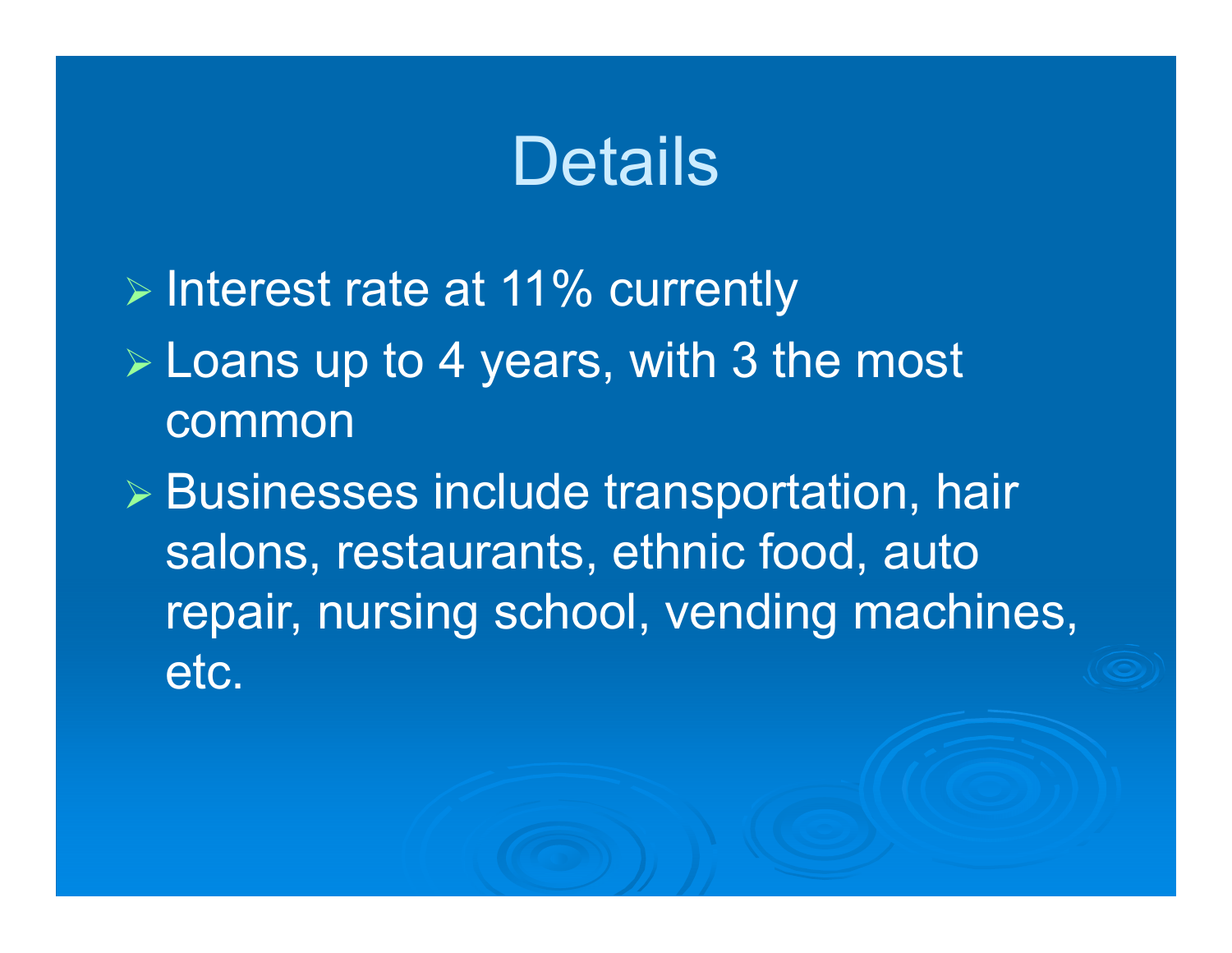#### Application Process

 Look at credit score Look at collateral Look at experience/business knowledge  $\triangleright$  More flexible than banks  $\triangleright$  Internal and external loan committees Length for evaluation depends on applicant and details of application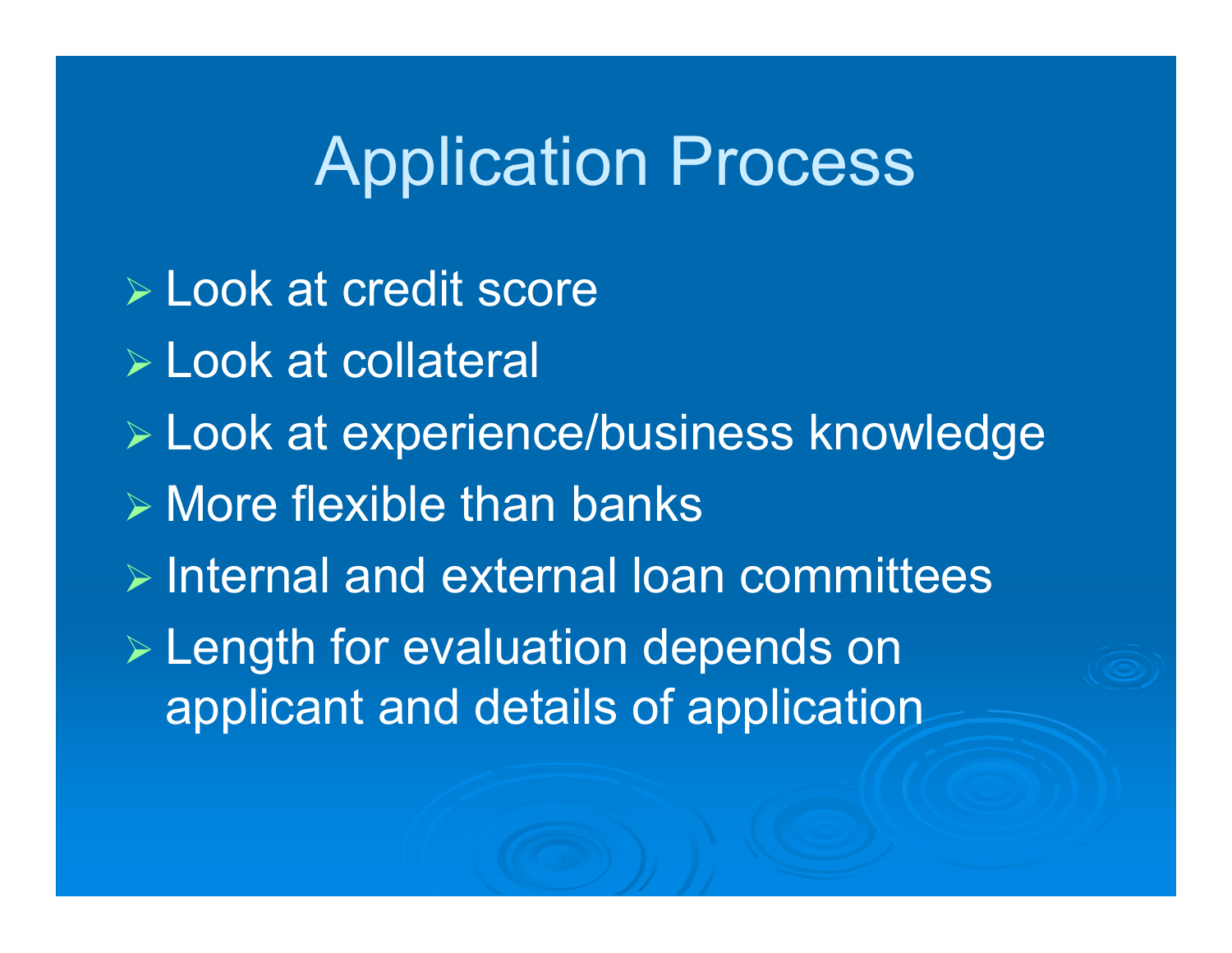# **Training**

 $\triangleright$  Training is not a requirement to receive a loan

 Loan officers will sometimes refer people for additional assistance or training, depending on details of application.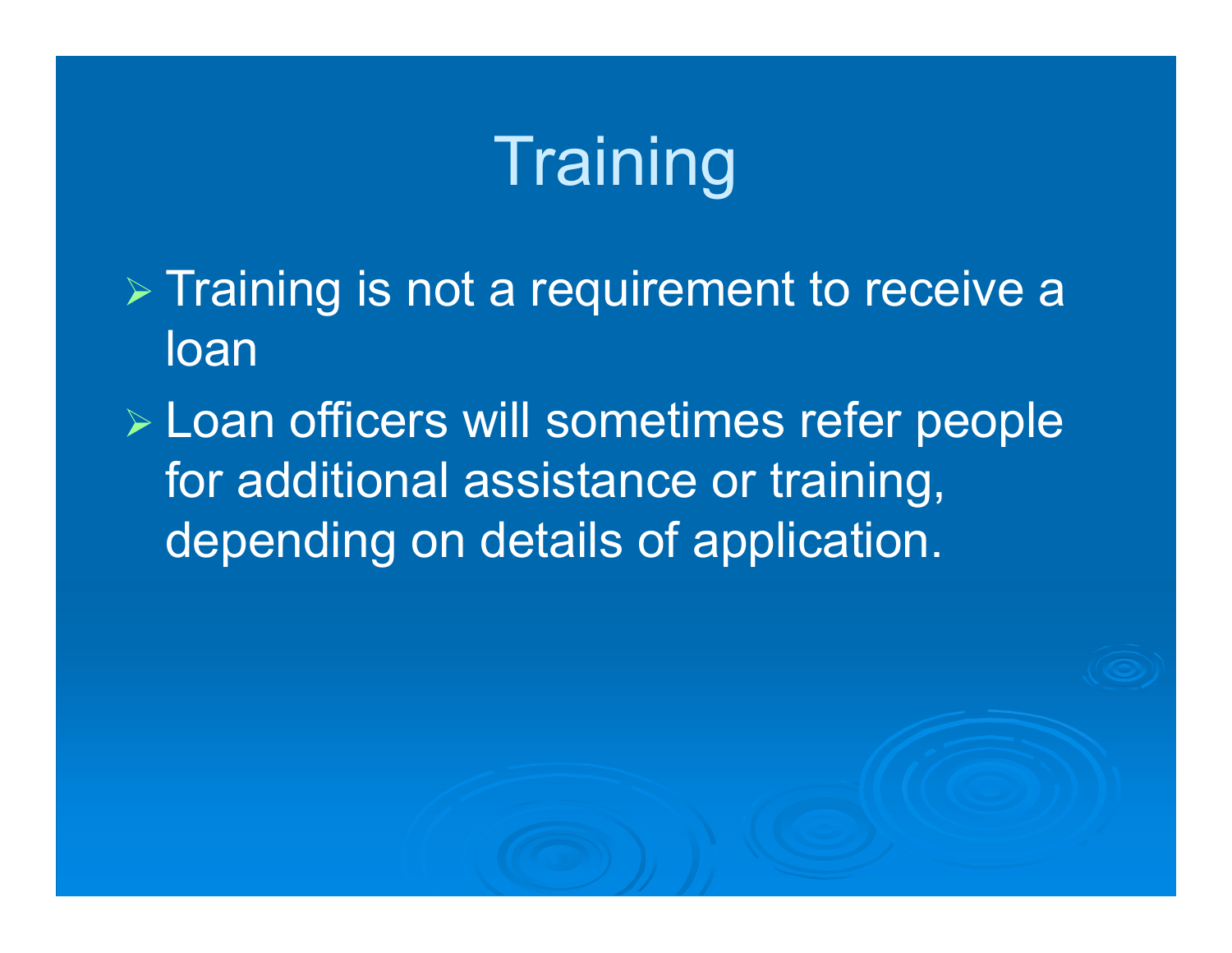#### Sources of Loan Capital

 SBA Microloan Program Community Development Financial Institutions Fund (U.S. Treasury Dept.) Virginia Enterprise Initiative Calvert Social Investment Fund Banks—Capital One